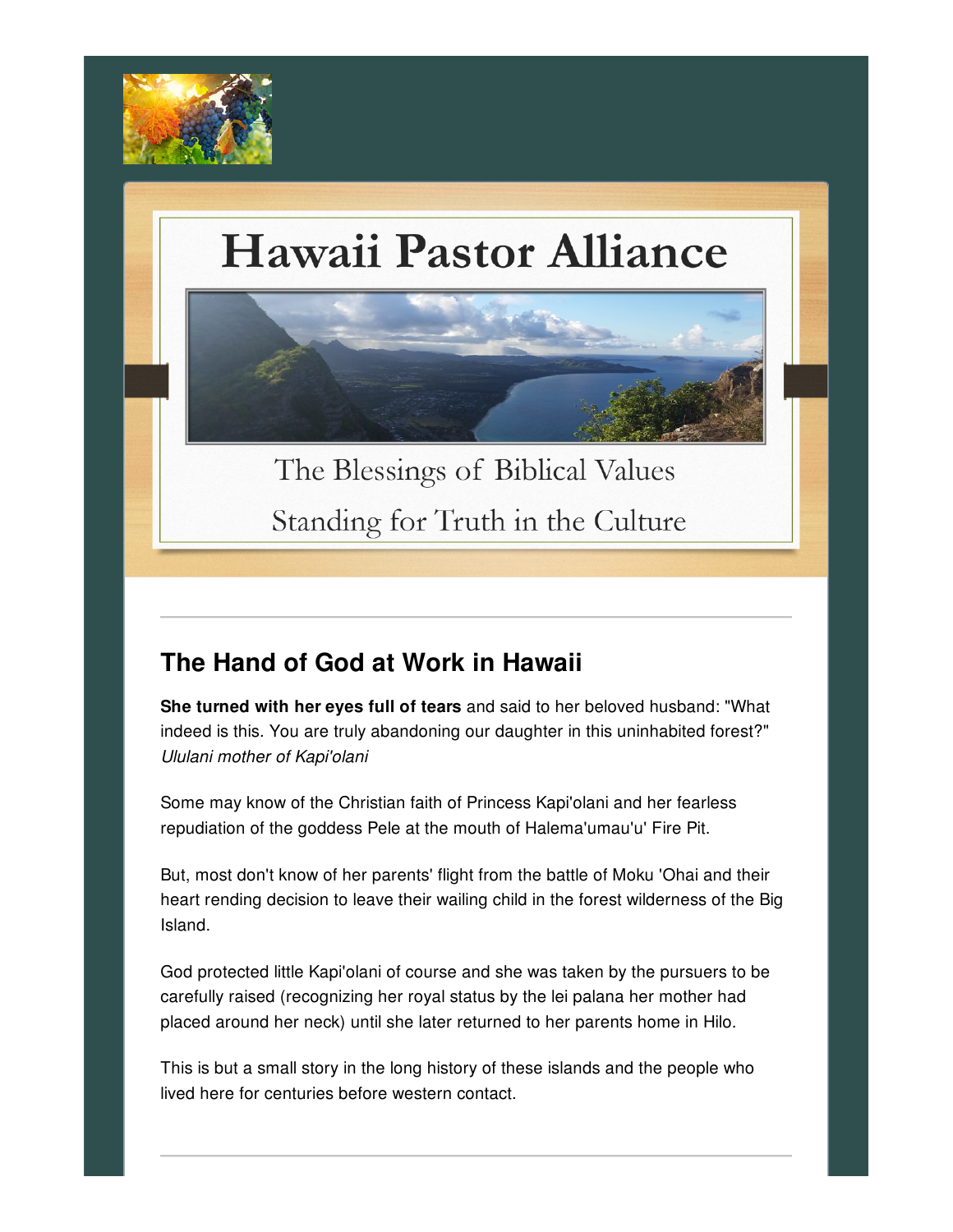**Hawaiians pursued a level of warfare and weapons training reminiscent of Sparta** and as Captain Cook and other western sailing ships were arriving they found Hawaiians already locked in combat involving tens of thousand of warriors vying for the control of these islands.

The ultimate victor, Kamehameha the Great, was a man thoroughly involved in the ancient religious practices but was strikingly different in his attitude and personal conduct:

He had an innate sense of justice instituting protection of the common people by The Law of the Splintered Paddle.

Kamehameha's martial prowess was so fierce it terrorized western supporters who feared for their lives when he was drunk and were ready to leave the islands. Wisely Kamehameha chose to moderate his own conduct and ceased drinking alcohol to the point of drunkenness.

**By bringing all the islands under one ruler** and being open to outside innovation Kamehameha (unwittingly) set the stage for the fall of the Kapu system. This prepared the way for the arrival of the missionaries barely 6 months later and the development of a Christian monarchy that preserved Hawaiian rule for nearly a century against aggressive imperial expansionists.

If God has so impacted Hawaiian history preparing the way for His Word to be preached among His island people and has in fact impacted world history by His divine hand of guidance in these lands, how much more can we logically expect Him to do further mighty works in these islands and in this generation.

Hawaii Pastor [Alliance](http://hawaiipastoralliance.us/)

## **News and Updates**

**The Early Church Fathers & the Mystery of John 6:53 -**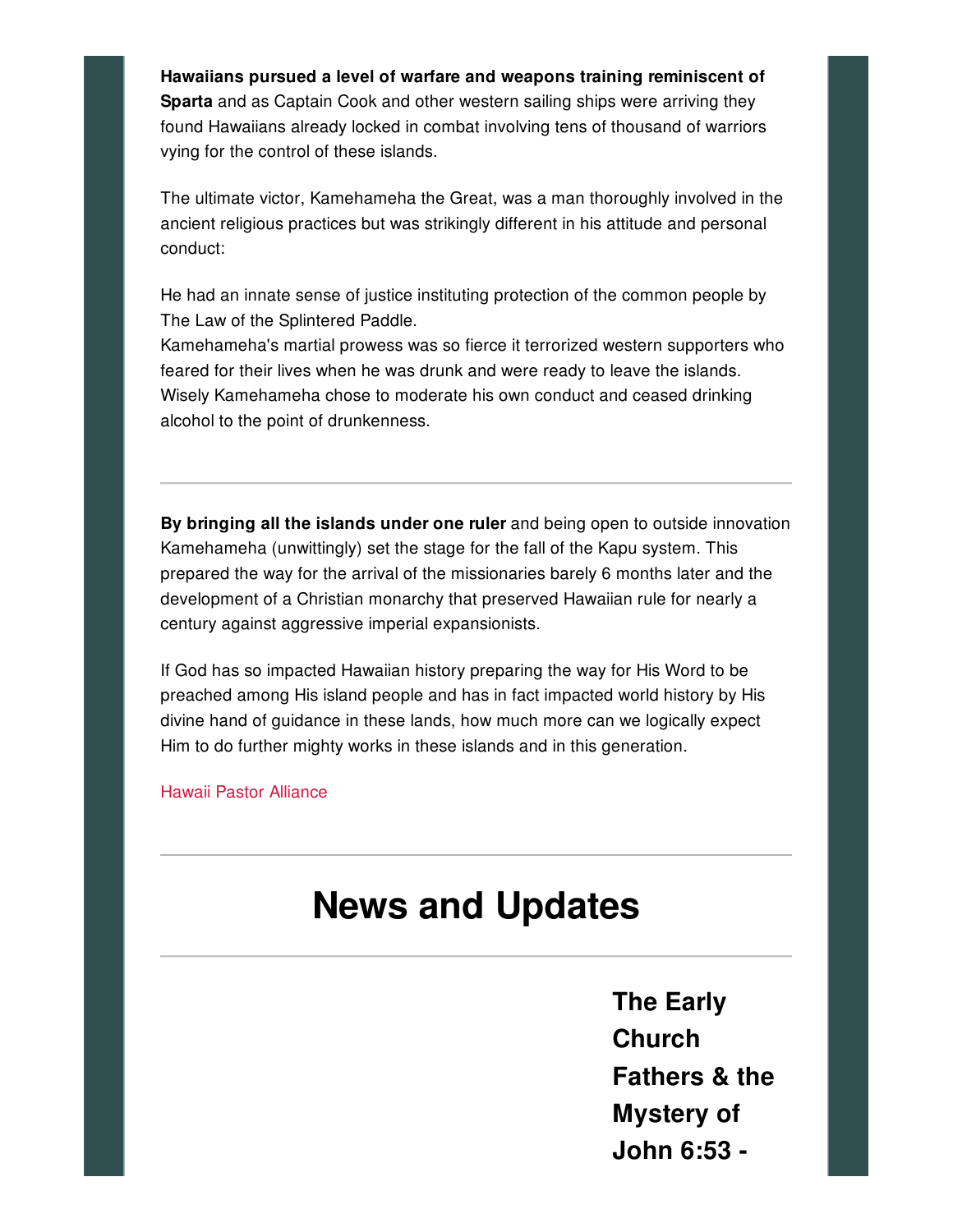

### **Msgr. Frank Lane**

A thoughtful dissertation of the Eucharist in church tradition. A subject that may well be beyond full human comprehension but wonderful (and important) to contemplate and promote dialog between believers.

[Video>>](https://youtu.be/filV-JMFc98)



#### **Grayson's Testimony of Freedom**

"This last time I managed to keep it a secret, and then I was caught. I remember telling my mom that this was "who I was" and "I wasn't going to change." (Those were declarations the enemy wanted me to profess). I ended up running

away that night. I was living with different people in my city" Full [Report>>](https://www.janetboynesministries.com/index.php/connect/blog/196-grayson-s-testimony-of-freedom)

#### **Hawaii Pastor [Alliance](http://hawaiipastoralliance.us/) Lifting Up Christ in the Culture**